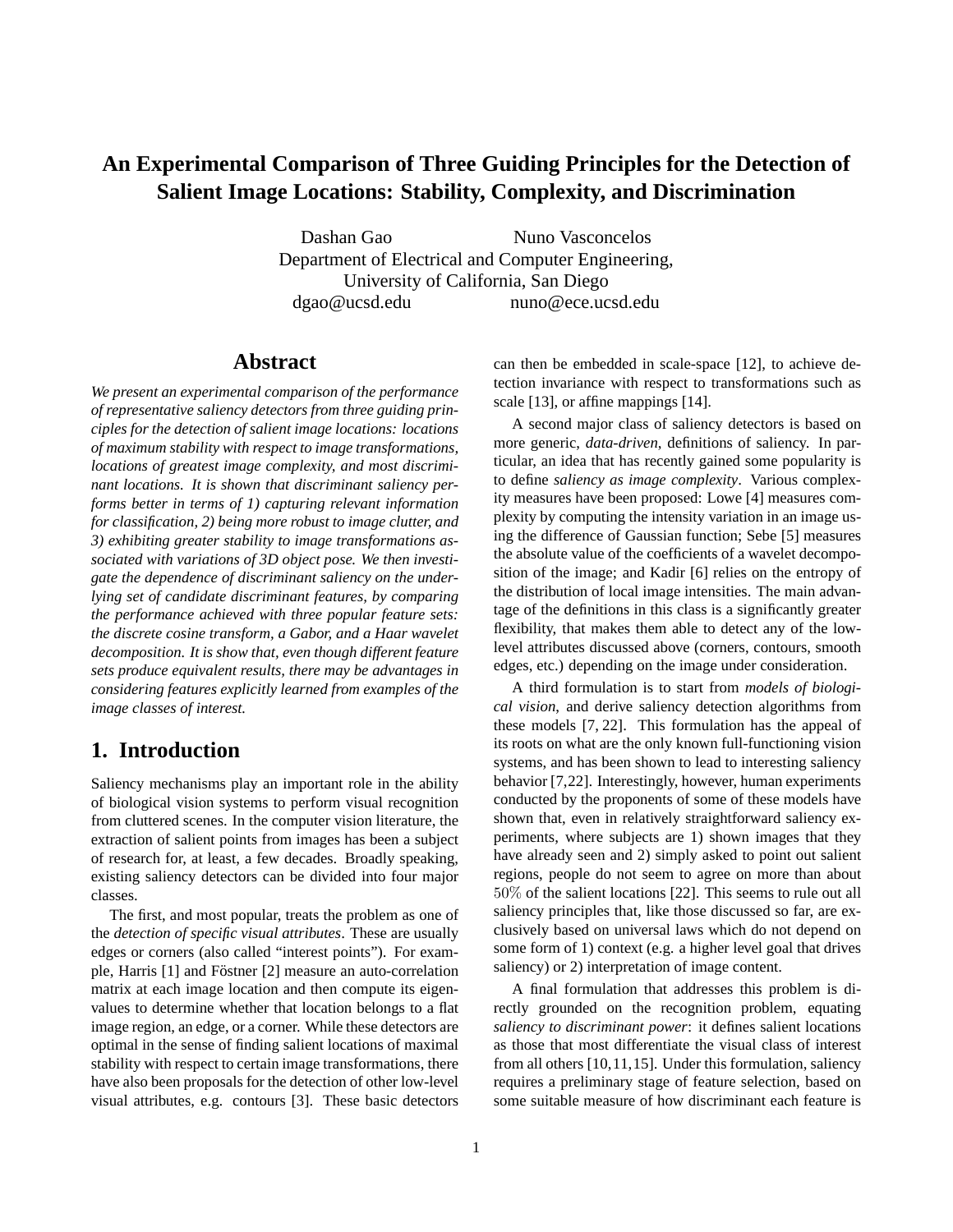with respect to the visual classes that compose the recognition problem. In [15], it was shown that this can be done with reduced complexity and, once a set of discriminant features is available, discriminant saliency can be implemented with very simple, biologically inspired, mechanisms. It was also shown that discriminant saliency leads to higher classification accuracy than that obtained with saliency detectors based on "universal" definitions of salient points.

Various important aspects of discriminant saliency were, however, not fully investigated in [15]. For example, the repeatability of the salient points resulting from the proposed discriminant saliency detector was never compared to that of the salient points produced by the definitions of saliency which specifically seek optimality with respect to stability to image transformations. Also, given the close connection between saliency and the discriminant power of the selected set of features, it appears likely that the choice of the pool of candidate features from which this set is drawn can have a significant impact on the quality of the saliency judgments. The design of this initial feature set was not discussed in [15], where the discrete cosine transform (DCT) was adopted without much consideration for possible alternative feature spaces. In this work, we address these questions by presenting the results of a detailed experimental evaluation of the performance of various saliency detectors. This experimental evaluation was driven by two main goals: 1) to compare the performance of representative detectors from three of the saliency principles discussed above (stability, complexity, and discrimination), and 2) to investigate how the performance of the discriminant saliency detector proposed in [15] is affected by both the choice of features and the stability of the resulting salient points.

The paper is organized as follows. Section 2 briefly reviews the saliency detectors used in our comparison: the discriminant saliency detector of [15], a multiscale extension of the popular Harris interest point detector [1], and the scale saliency detector of [6]. Section 3 presents a comparison of the robustness of the salient locations produced by the three saliency detectors. It is shown that, somewhat surprisingly, discriminant saliency detection produces more stable salient points not only in the presence of clutter, but also for uncluttered images of objects subject to varying 3D pose. Section 4 then evaluates the impact of the feature set on the performance of the discriminant saliency detector, by considering the feature spaces resulting from the DCT, a Gabor, and a Haar wavelet decomposition. It is shown that, while the three feature sets perform similarly, there may be advantages in explicitly learning optimal features (in a discriminant sense) for the image classes of interest. Finally, some conclusions are presented in Section 5.

## **2. Saliency detection**

We start with a brief review of the steps required to implement each of the saliency detectors considered in this work: the Harris saliency detector [1], the scale saliency detector of [6] and the discriminant saliency detector of [15].

#### **2.1. Harris saliency**

The Harris detector has its roots in the structure from motion literature. It is based on the observation that corners are stable under some classes of image transformations, and measures the degree of cornerness of the local image structure [1]. For this, it relies on the auto-correlation matrix,

$$
M(x,y) = \sum_{(u,v)} w_{u,v} \nabla I(x+u, x+v) \nabla^T I(x+u, x+v)
$$
\n(1)

where

$$
\nabla I(\mathbf{x}) = (I_x(\mathbf{x}), I_y(\mathbf{x}))^T
$$
 (2)

is the spatial gradient of the image at location  $\mathbf{x} = (x, y)$ , and  $w_{u,v}$  is a low-pass filter, typically a Gaussian, that smoothes the image derivatives. The vanilla implementation of the Harris detector consists of the following steps.

- 1. the auto-correlation matrix is computed for each location x.
- 2. the saliency of the location is then determined by

$$
S_H(\mathbf{x}) = \det[M(\mathbf{x})] - \alpha \text{trace}^2[M(\mathbf{x})] \qquad (3)
$$

where  $\alpha$  is set to 0.04 [1].

In our experiments, we rely on the following multiscale extension.

- 1. image is decomposed into a Gaussian pyramid [16].
- 2. a saliency map  $S_i(\mathbf{x})$  is computed at each pyramid level, using the Harris detector of size  $7 \times 7$ .
- 3. the saliency maps of different scales are combined into a multi-scale saliency map according to

$$
S_H(\mathbf{x}) = \sum_{i=1}^k S_i^2(\mathbf{x}).
$$
 (4)

A scale is also selected, at each image location, by searching for the pyramid level whose saliency map has strongest response.

4. Salient locations are determined by non-maximum suppression. The location of largest saliency and its spatial scale are first found, and all the neighbors of the location within a circle of this scale are then suppressed (set to zero). The process is iterated until all locations are either selected or suppressed.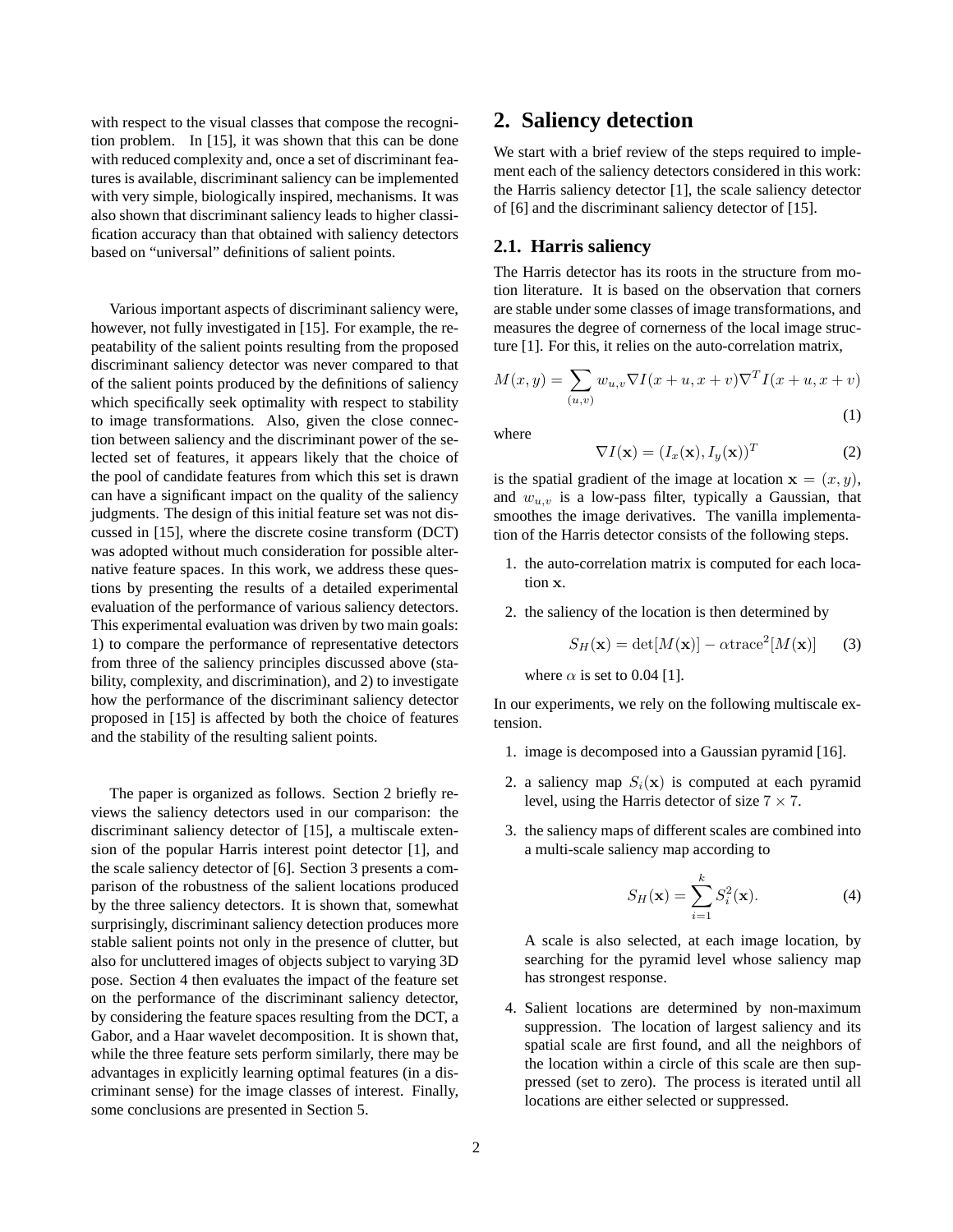The Harris detector has been shown to achieve better performance than various other similar saliency detectors, when images are subject to 2D rotation, scaling, lighting variation, viewpoint change and camera noise [8].

### **2.2. Scale saliency**

This method defines saliency as spatial unpredictability, and relies on measures of the information content of the distribution of image intensities over spatial scale to detect salient locations [6]. It consists of three steps.

- 1. the entropy,  $H(s, \mathbf{x})$ , of the histogram of local intensities over the image neighborhood of circular scale s, centered at x, is computed.
- 2. the local maximum of the entropy over scales,  $H(\mathbf{x})$ , is determined and the associated scale considered as a candidate scale,  $s_p$ , for location x.
- 3. a saliency map is computed as a weighted entropy,

$$
S_S(\mathbf{x}) = H(\mathbf{x})W(s_p, \mathbf{x})
$$
 (5)

where

$$
W(s, \mathbf{x}) = s \int \left| \frac{\partial}{\partial s} p(I, s, \mathbf{x}) \right| dI
$$

and  $p(I, s, x)$  is the histogram of image intensities.

Finally, a clustering stage is applied to the saliency map in order to locate the salient regions.

#### **2.3. Discriminant saliency**

In [15], saliency is defined as the search for the visual attributes that best distinguish a visual concept from all other concepts that may be of interest. This leads to the formulation of saliency as a feature selection problem, where salient features are those that best discriminate between the target image class and all others. The saliency detector is implemented with the following steps.

1. images are projected into a  $K$ -dimensional feature space, and the marginal distribution of each feature response under each class  $P_{X_k|Y}(x|i), i \in \{0,1\}, k \in$  $\{0, \ldots, K-1\}$ , is estimated by a histogram (24 bins were used in the experiments described in this paper). The features are then sorted by descending marginal diversity,

$$
\mathbf{md}(X_k) = \langle KL[P_{X_k|Y}(x|i) || P_{X_k}(x)] \rangle_Y \tag{6}
$$

where  $\langle f(i) \rangle >_Y = \sum_{i=1}^M P_Y(i) f(i)$ , and  $KL[p||q] = \int p(s) \log \frac{p(x)}{q(x)} dx$  the Kullback-Leibler divergence between p and q.



Figure 1: Schematic of the saliency detection model.

2. features which are discriminant because they are informative about the background class  $(Y = 0)$  but not the class of interest  $(Y = 1)$ , i.e.

$$
H(X_k|Y=1) < H(X_k|Y=0) \tag{7}
$$

or that have too small energy to allow reliable inferences

$$
Var(X_k) < T_v \tag{8}
$$

are eliminated.

- 3. features of largest marginal diversity are selected as salient for the class of interest. The number of features that are salient for each class is determined through a cross-validation procedure [15].
- 4. a saliency map is generated by a biologically inspired saliency architecture (shown in Figure 1) which consists of the projection of the image into the subspace spanned by the salient features, and the combination of the resulting projections  $R_i(\mathbf{x})$  into a saliency map according to

$$
S_D(\mathbf{x}) = \sum_{i=1}^n \omega_i R_i^2(\mathbf{x}),\tag{9}
$$

5. salient locations are determined by a non-maximum suppression stage which sets the scale of each salient location to the spatial support of the feature of largest response at that location.

The method is made scale adaptive by including features of different size in the candidate feature set.

## **3. Stability of salient locations**

There are various ways to evaluate the goodness of salient locations (see [8] for a detailed review). One property that is usually desirable is stability of these locations under image transformations. In this work we consider two such measures: 1) the repeatability of salient locations under pose changes, i.e. the stability over a collection of images taken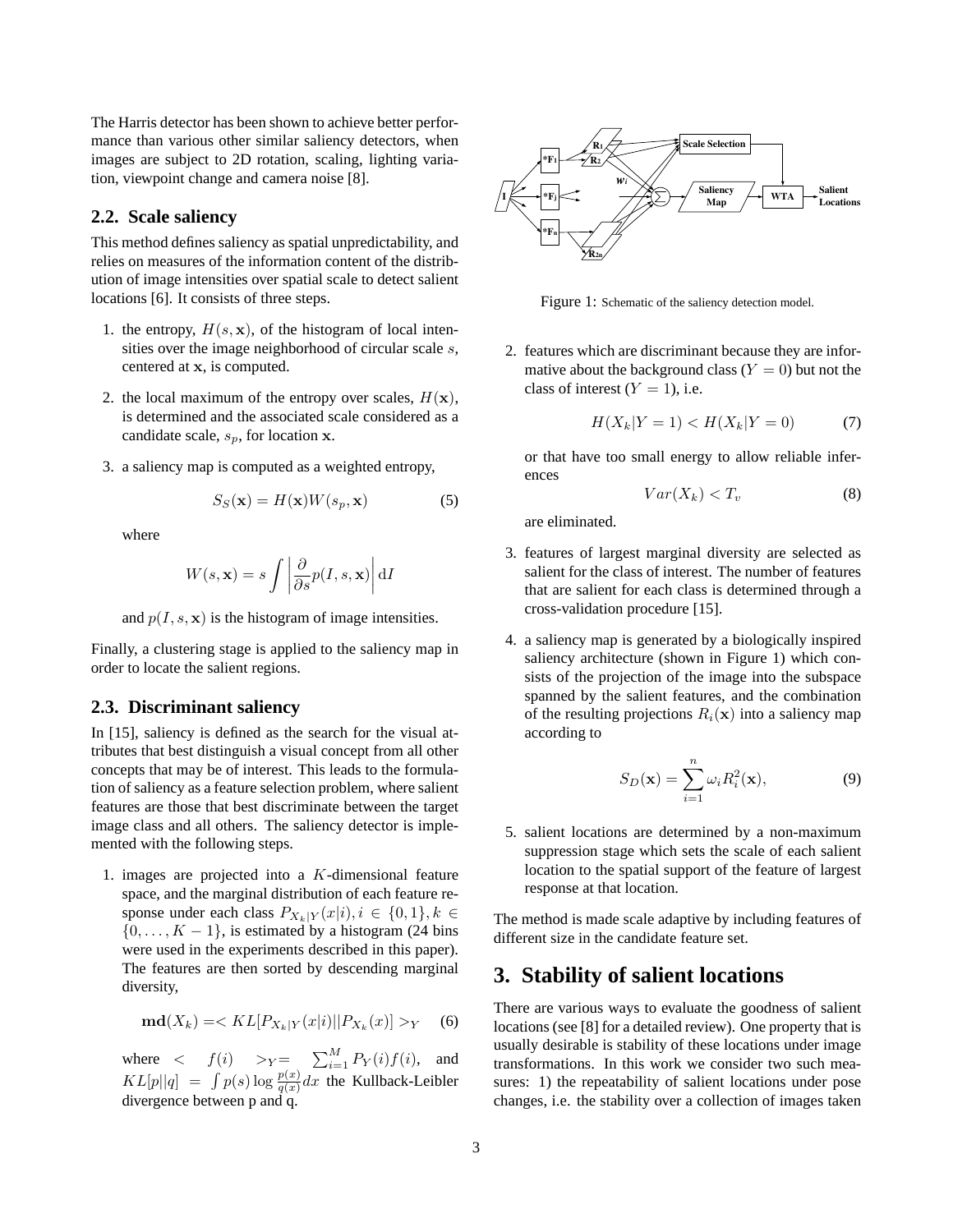under varying viewing conditions, and 2) the robustness of salient locations in the presence of background clutter and intra-class variation, e.g. variable appearance of different objects in the same class. Note that although repeatability under pose change is important for applications such as object tracking and 3-D reconstruction, the second criterion is more relevant for the recognition from cluttered scenes.

## **3.1. Stability with respect to clutter and intraclass variation**

For these experiments we relied on the Caltech database, which has been proposed as a testbed for unsupervised object detection in the presence of clutter [18]. We adopted the experimental set up of [18]: four image classes, faces(435 images), motorbikes(800 images), airplanes (800 images), and rear view of cars (800 images), were used as the classes of interest  $(Y = 1)^1$ . The Caltech class of "background" images was used, in all cases, as the "other" class  $(Y = 0)$ .

Although there is a fair amount of intra-class variation in the Caltech database (e.g., the faces of different people appear with different expressions and under variable lighting conditions), there is enough commonality of pose (e.g., all faces are shown in frontal view) to allow the affine mapping of the images into a common coordinate frame, which can be estimated by manually clicking on corresponding points in each image. In this common coordinate frame it is possible to measure the stability of salient locations using a protocol proposed in [9] and which is adopted here. In particular, a salient location is considered a match to a reference image if there exists another salient location in the reference image such that 1) the distance between the two locations is less than half the smallest of the scales associated with them, and 2) the scales of the two locations are within 20% of each other. The average correspondence score  $Q$  is then defined as

$$
Q = \frac{Total\ number\ of\ matches}{Total\ number\ of\ locations}.\tag{10}
$$

Suppose  $N$  locations are detected for each of the  $M$  images in the database. The score  $Q_i$  of reference image i is the ratio between the total number of matches between that image and all other  $M-1$  images in the database, and the total number of salient locations detected in the latter, i.e.,

$$
Q_i = \frac{N_M^i}{N(M-1)}.\tag{11}
$$

The overall score  $Q$  is the average of  $Q_i$  over the entire database. This score is evaluated as a function of the number of detected regions per image.



Figure 2: Stability in the presence of clutter and intra-class variability for (a) faces, (b) motorbikes, and (c) cars.

The performance of the three saliency detectors, discriminant saliency  $(S_D)$ , Harris saliency  $(S_H)$ , and scale saliency  $(S<sub>S</sub>)$ , was compared on the three Caltech object classes (face, motorbike, and rear views of cars) for which alignment ground truth is available [9]. As illustrated by Figure 2, discriminant saliency achieved significantly better performance than the other two methods for all classes. A more careful analysis reveals two interesting trends. First,  $S_D$  achieved a high stability score with only a few salient locations, indicating that the top salient locations tend to be located more on the objects of interest than on the background. This is especially true for faces, where the matching score with only the first salient location is 37%. Second, while increasing the number of salient locations improves the matching score of the top salient locations, the discriminant power of additional locations starts to decrease at some point, and the matching score tends to decrease after that (see Figure 2 (b) and (c)). This, once again, indicates that discriminant saliency provides more information about the objects of interest than the other methods. Figure 5 presents

 $1<sub>the</sub>$ Caltech image database is available at http://www.vision.caltech.edu/html-files/archive.html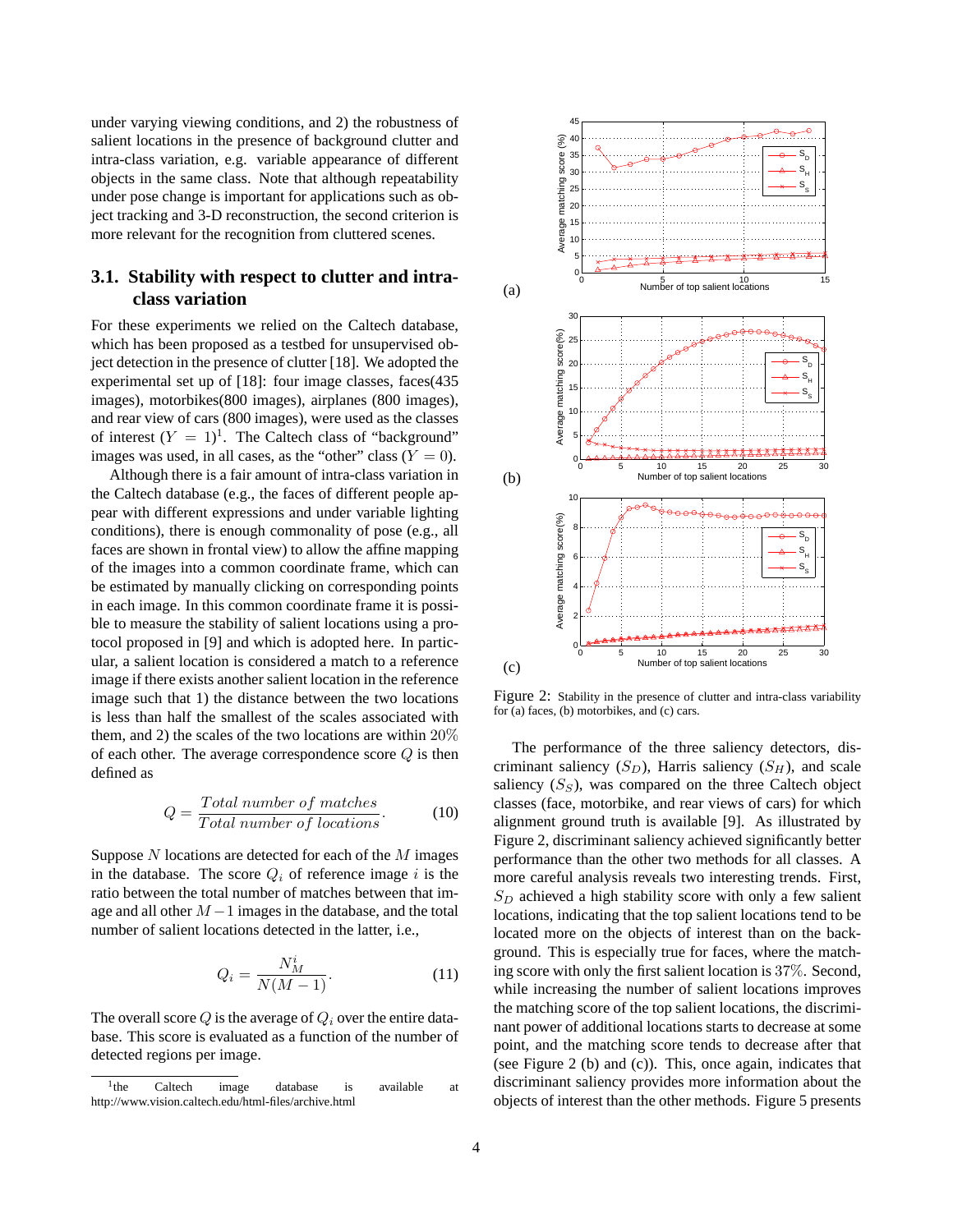some examples of salient locations detected by discriminant saliency on Caltech, illustrating how the salient locations are detected robustly, despite substantial changes in appearance and significant clutter in the background.

### **3.2. Stability under 3-D object rotation**

The Columbia Object Image Library (COIL-100) [21] is an appropriate database to evaluate the stability of salient locations under 3-D rotation. It contains images from a set of 100 objects, 720 images from each object, obtained by rotating the object in 3D by 5 degrees between consecutive views. To avoid the loss of consistence of distinctive features due to large view-angle change (e.g. the eyes of a subject are not visible from the rear), six consecutive images were used for training and the next three adjacent images (after subsampling so that there are 10 degrees of rotation between views) were used for testing. Sixty objects in the library were used and, for each image, the top ten salient locations were kept. A salient location was considered stable if it appeared in all three test images. The stability was measured by (10).

Table 1 lists the performance of the three saliency detectors. Once again, discriminant saliency performed best. This is somewhat surprising, since stability was not directly enforced in the computation of discriminant saliency, and it outperforms Harris, which is designed to be optimal from a stability standpoint. A perfectly reasonable explanation is, however, supported by a closer investigation of the detected salient locations. As can be seen from the examples shown in Figure 3, the locations produced by discriminant saliency tend to be locations that maintain a consistent appearance as the object changes pose. This makes intuitive sense since, rather than searching for "salient" points from individual views, discriminant saliency selects features that are "consistently salient" for the whole set of object views in the image class. Or, in other words, under the discriminant saliency principle good features are features that exhibit small variability of response within the class of interest (while also discriminating between this class and all others). This leads to robust saliency detection if the training set is rich enough to cover the important modes of appearance variability.

# **4. Influence of features on discriminant saliency**

The good performance of discriminant saliency in the previous set of experiments, motivated us to seek possible im-

| $Stability(\%)$ | h<br>т |  |
|-----------------|--------|--|

Table 1: Stability results on the Columbia objects image database.



Figure 3: Examples of salient locations detected by  $S_D$  for COIL.

provements to this model. For example, in [15], the authors adopted the discrete cosine transform (DCT) feature set without extensive discussion as to why this feature set should be the one of choice. We studied the dependence of discriminant saliency on the underlying features, by comparing the performance of the DCT to that of two other feature sets.

#### **4.1. Feature sets**

A DCT of size *n* is the orthogonal transform whose  $(n \times n)$ basis functions are defined by:

$$
A(i,j) = \alpha(i)\alpha(j)\cos\frac{(2x+1)i\pi}{2n}\cos\frac{(2y+1)j\pi}{2n},
$$
 (12)

where  $0 \leq i, j, x, y \leq n$ ,  $\alpha = \sqrt{1/n}$  for  $i = 0$ , and  $\alpha = \sqrt{2/n}$  otherwise. According to [15] there are two main reasons to adopt these features. First, they have been shown to perform well on various recognition tasks [17]. Second, as can be seen from Figure 4 (a), many of the DCT basis functions can be interpreted as detectors for various perceptually relevant low-level image attributes, including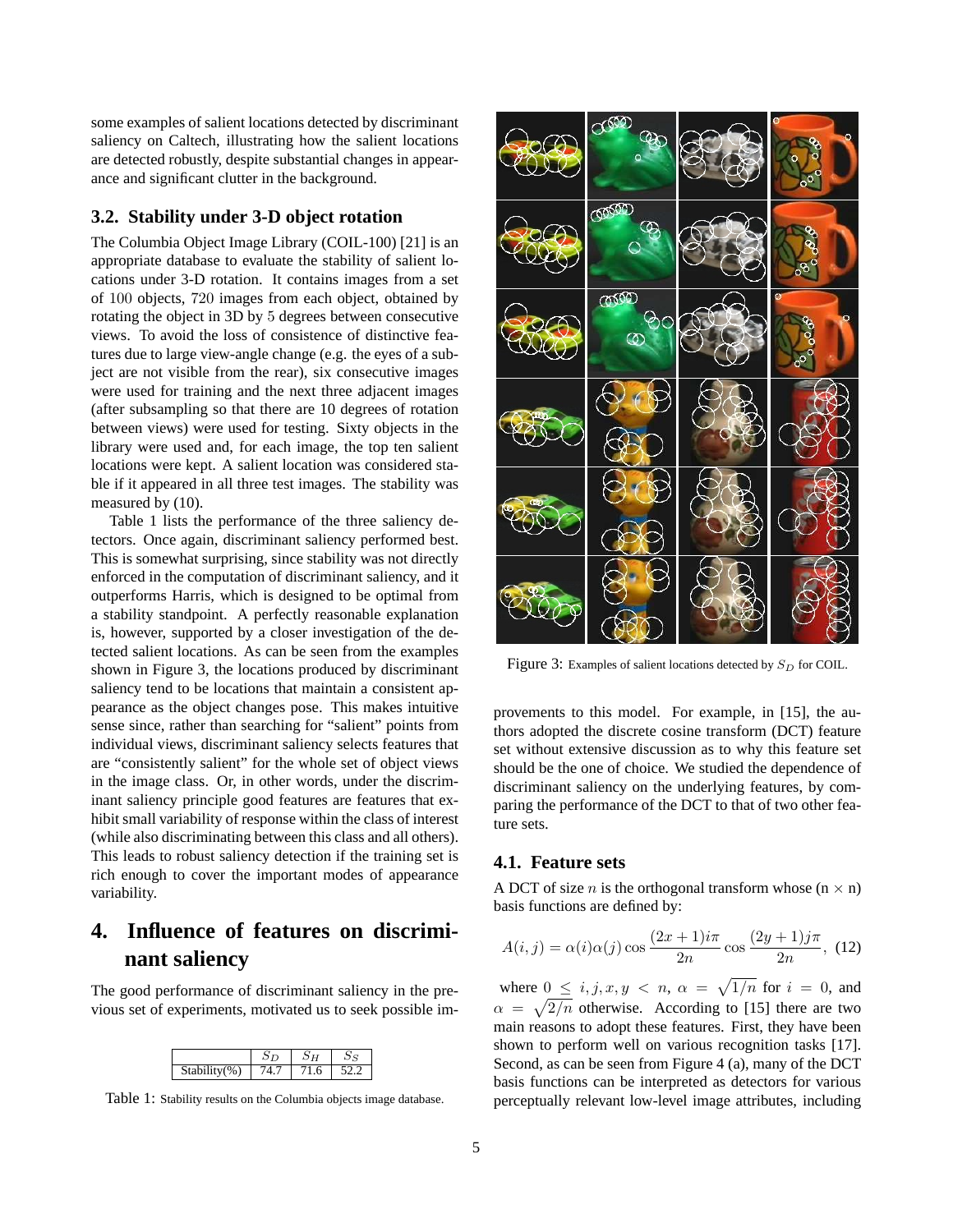

Figure 4: Basis functions for (a) DCT, (b) Gabor, and (c) Haar features.

edges, corners, t-junctions, and spots. In our experiments, we started by decomposing each image into a four-level Gaussian pyramid. We then computed a multiscale set of DCT features by projecting each pyramid level onto the  $8 \times 8$  DCT basis functions.

The second feature set is based on a Gabor filter bank, which is a set of orientation-specific, band-pass filters. A two dimensional Gabor function can be generally written as

$$
g(x, y) = K \exp(-\pi (a^2(x - x_0)_r^2 + b^2(y - y_0)_r^2))
$$
  
 
$$
\exp(j(2\pi F_0(x \cos \omega_0 + y \sin \omega_0) + P))
$$
 (13)

where

$$
(x - x_0)_r = (x - x_0) \cos \theta + (y - y_0) \sin \theta
$$
  

$$
(y - y_0)_r = -(x - x_0) \sin \theta + (y - y_0) \cos \theta.
$$

Studies of biological vision have shown that Gabor filters are a good approximation to the sensitivity profiles of neurons found in visual cortex of higher vertebrates [19]. For this reason, Gabor filters have been widely used in image analysis for over a decade. The Gabor filter dictionary adopted in these experiments consists of 4 scales and 8 directions (evenly spread from 0 to  $\pi$ ), as shown in Figure 4(b). The features are also made scale-adaptable by applying to a four-level Gaussian pyramid.

The third feature set is one that has recently become very popular in the computer vision literature, due to its computational efficiency: the Haar decomposition proposed in [20] for real-time object detection. The computational efficiency of this feature set makes it equally attractive for the

saliency problem. As shown in Figure 4(c), five kinds of Haar features were considered in the experiments reported in this work. By varying the size and ratio of the width and height of each rectangle, we generated a set with a total of 330 features.

## **4.2. Classification of saliency maps**

To obtain an objective comparison of the different saliency detectors, we adopted the simple classifier-based metric suggested in [15]. This metric consists of feeding an histogram of saliency map intensities to a classifier and measuring the probability of classification error. It quantifies how relevant the extracted saliency information is for recognition purposes. Following [15], we relied on a support vector machine (SVM) to classify the saliency histograms. The classification experiments were performed on the Caltech database, and performance measured by the receiver-operating characteristic (ROC) equal-error-rate (i.e.  $p(Falsepositive) = 1 - p(Truepositive)$ ).

The classification results obtained with the different feature sets are presented in Table 2. Although the DCT features achieved the overall best performance, the other two feature sets were also able to obtain a high classification accuracy. For example, discriminant saliency based on any of the three feature sets has performance significantly superior to that achieved by the Harris and scale saliency detectors. While this implies that discriminant saliency is not overly dependent on a unique set of features, these results also support the argument that a feature set with enough variability to represent the distinctive characteristics of the class of interest can improve performance. Note, for example, that the Haar features achieve the best performance in the "Airplanes" class. This is not surprising, since a distinctive feature for this class is the elongated airplane body which, in most images, is lighter than the background. While the DCT set lacks a specific detector for this pattern, the bottom left feature of Figure 4 (c) is one such detector, explaining the best performance of the Haar set in this case. An interesting question for future research is, therefore, how to augment the discriminant saliency principle with feature extraction, i.e. the ability to learn the set of features which are most discriminant for the class of interest (rather than just selecting a subset from a previously defined feature collection).

| Dataset      | S <sub>D</sub> DT | $S_D$ Gabor | S <sub>D</sub> Haar | $S_H$ | $S_S$ |
|--------------|-------------------|-------------|---------------------|-------|-------|
| Faces        | 97.24             | 95.39       | 93.09               | 61.87 | 77.3  |
| <b>Bikes</b> | 96.25             | 96.00       | 93.50               | 74.83 | 81.3  |
| Planes       | 93.00             | 93.50       | 94.75               | 80.17 | 78.7  |
| Cars         | 100.00            | 98.13       | 99.88               | 92.65 | 90.91 |

Table 2: SVM classification accuracy based on histograms of saliency maps produced by different detectors.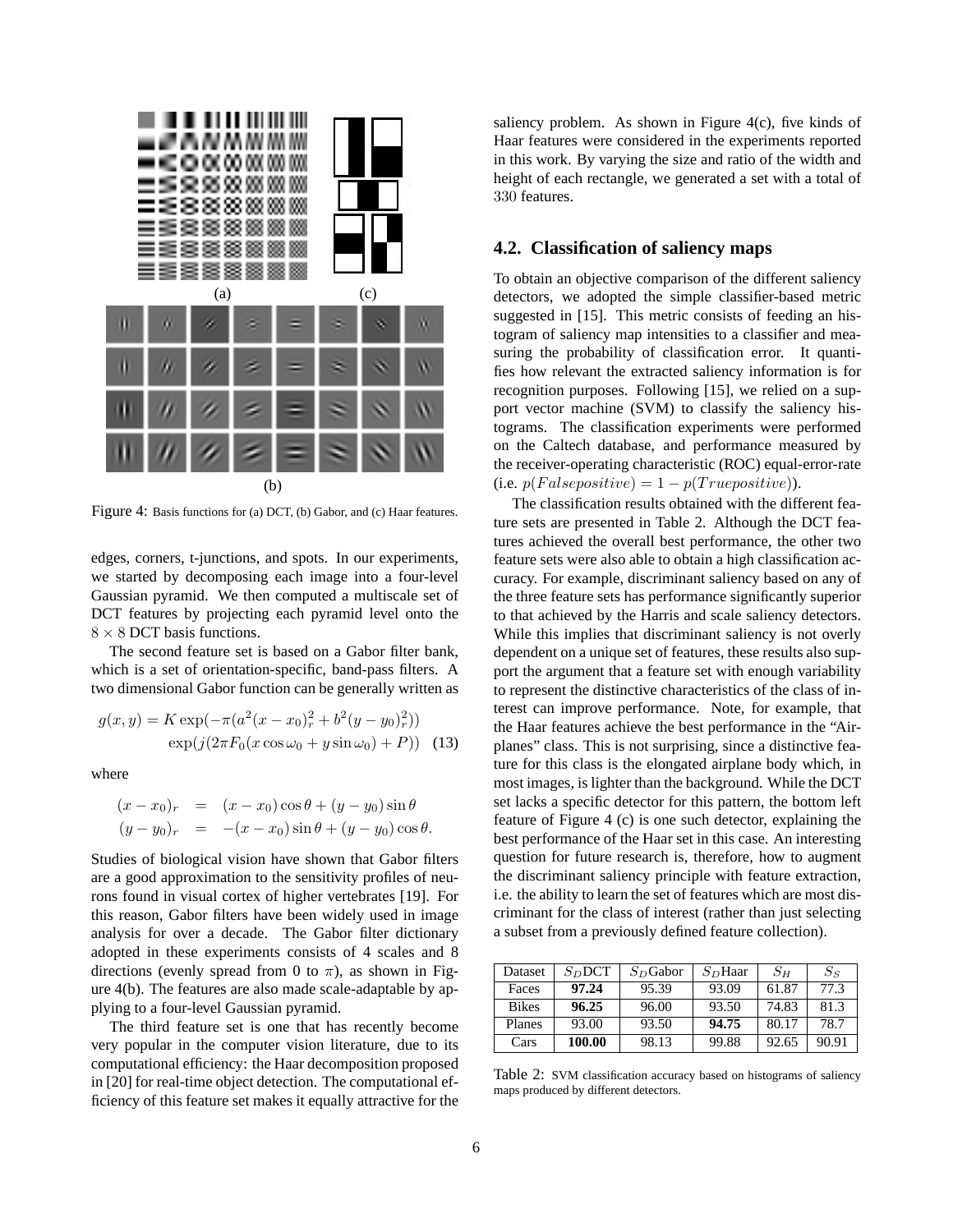# **5. Conclusion**

In this work, we have presented an experimental comparison of the performance of various saliency detectors. In particular, we have considered detectors representative of three different principles for the detection of salient locations: locations of maximum stability with respect to image transformations, locations of greatest image complexity, and most discriminant locations. Our results show that discriminant saliency performs better not only from the points of view of 1) capturing more relevant information for classification, and 2) being more robust to image clutter, but also 3) by exhibiting greater stability to image transformations associated with variations of 3D object pose. We have also investigated the dependence of discriminant saliency with respect to the underlying set of candidate discriminant features and found that, even though different feature sets (DCT, Gabor, Haar) worked similarly well, there may be advantages in considering feature sets explicitly learned from examples of the image classes of interest. The design of algorithms to optimally learn such features in a discriminant sense remains a topic for future work.

# **References**

- [1] C. Harris and M. Stephens. A combined corner and edge detector. Alvey Vision Conference, 1988.
- [2] Förstner. A framework for low level feature ex-traction. Proceedings of European Conference on Computer Vision, p383-394, 1994.
- [3] A. Sha'ashua and S. Ullman. Structural saliency: the detection of globally salient structures using a locally connected network. Proc. Internat. Conf. on Computer Vision, 1988.
- [4] D. G. Lowe. Object recognition from local scale-invariant features. In Proceedings of International Conference on Computer Vision, pp. 1150-1157, 1999.
- [5] N. Sebe, M. S. Lew. Comparing salient point detectors. Pattern Recognition Letters, vol.24, no.1-3, Jan. 2003, pp.89-96.
- [6] T. Kadir and M.l Brady. Scale, Saliency and Image Description. International Journal of Computer Vision, Vol.45, No.2, p83-105, November 2001
- [7] L. Itti, C. Koch and E. Niebur. A model of saliency-based visual attention for rapid scene analysis. IEEE Trans. Pattern Analysis and Machine Intelligence, 20(11), Nov. 1998.
- [8] C. Schmid, R. Mohr, and C. Bauckhage. Evaluation of Interest Point Detectors. Int'l J. Computer Vison, 37(2):151-172, 2000
- [9] T. Kadir, A. Zisserman, and M. Brady. An affine invariant saliency region detector. in Proceedings of ECCV 2004, pp228-241, 2004
- [10] B. Schiele and J. Crowley. Where to look next and what to look for. In Intelligent Robots and Systems (IROS'96), pp. 1249-1255, 1996.
- [11] K. Walker, T.F. Cootes, and C.J. Taylor. Locating Salient Object Features. In Proc. of British Machine Vision Conference, pp. 557-566, 1998.
- [12] T. Lindeberg. Scale-space theory: A basic tool for analysing structures at different scales. Journal of Applied Statistics,21, 2 (1994), pp. 224C270.
- [13] K. Mikolajczyk and C. Schmid. Indexing based on scale invariant interest points. Proceedings of International Conference on Computer Vision (ICCV01), p525-531, 2001.
- [14] K. Mikolajczyk and C. Schmid. An affine invariant interest point detector. Proceedings of European Conference on Computer Vision (ECCV02), vol. 1, 128–142, 2002.
- [15] D. Gao and N. Vasconcelos. Discriminant Saliency for Visual Recognition from Cluttered Scenes. Proc. Neural Information Processing System, 2004
- [16] P. Burt and E. H. Adelson. The Laplacian Pyramid as a Compact Image Code. IEEE Transactions on Communication, COM-31:532-540 (1983).
- [17] N. Vasconcelos and G. Carneiro. What is the Role of Independence for Visual Regognition? In Proc. European Conference on Computer Vision, Copenhagen, Denmark, 2002.
- [18] R. Fergus, P. Perona and A. Zisserman. Object Class Recognition by Unsupervised Scale-Invariant Learning. In Proc. IEEE Conf. on Computer Vision and Pattern Recognition 2003.
- [19] J.G. Daugman. Uncertainty relation for resolution in space, spatial frequency, and orientation optimized by twodimensional visual cortical filters. Journal of the Optical Society of America A, 2(7): 1362-1373, 1985
- [20] P. Viola and M. Jones. Robust real-time object detection.  $2^{nd}$ Int. Workshop on Statistical and Computational Theories of Vision Modeling, Learning, Computing and Sampling, July 2001.
- [21] S.A. Nene, S.K. Nayar, and H. Murase. Columbia object image library: COIL-100. Technical REport CUCS-006-96, Dept. of Computer Science, Columbia Univ., 1996
- [22] C. Privitera, L. Stark. Algorithms for defining visual regionsof-interest: comparison with eye fixations. IEEE Transactions on Pattern Analysis & Machine Intelligence, vol.22, no.9, Sept. 2000, pp.970-82.